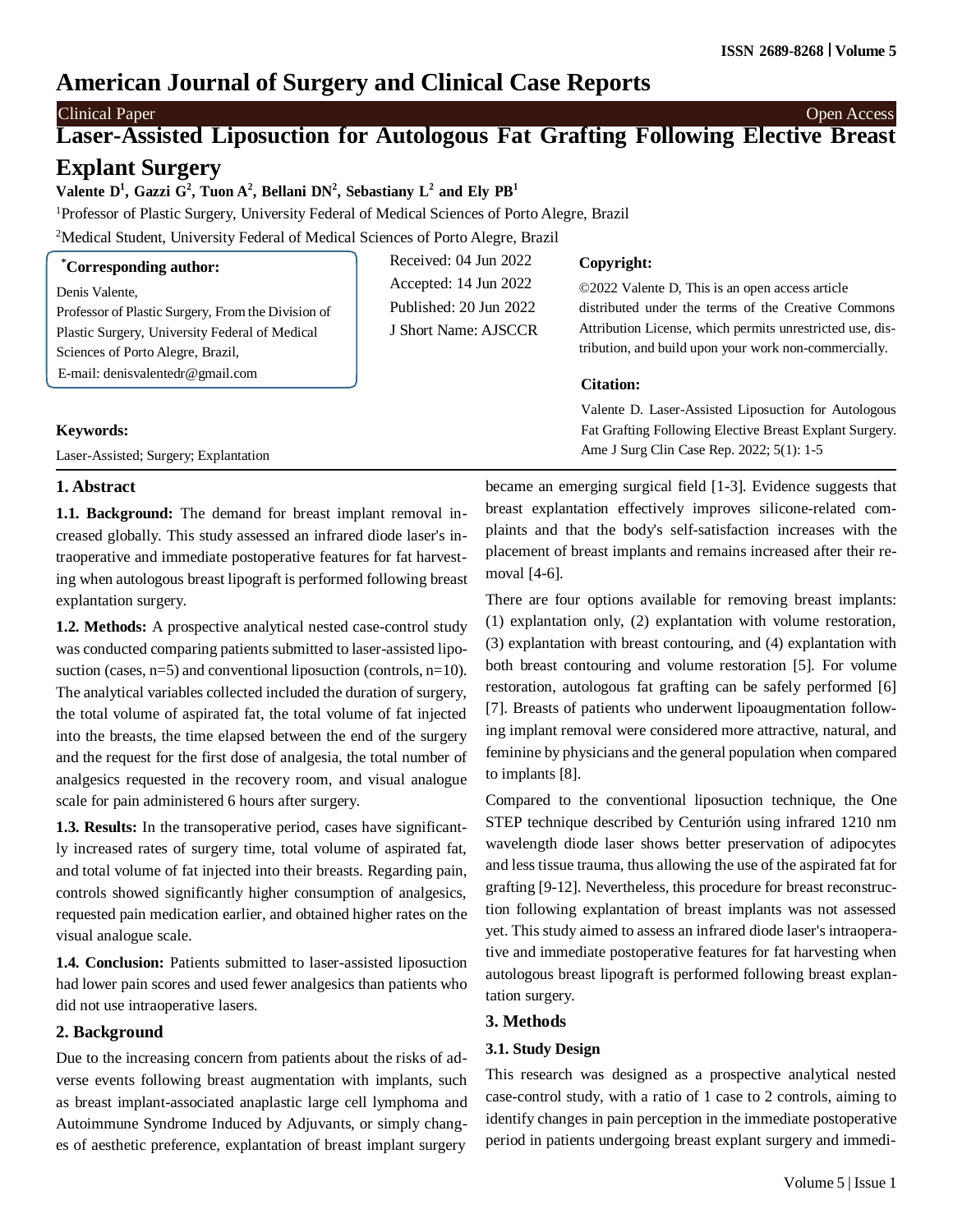ate reconstruction with fat grafting. The Strengthening Reporting of Observational Studies in Epidemiology script for observational studies was followed during the manuscript elaboration. The Helsinki Declaration principles were followed in this research.

### **3.2. Participants**

The study was conducted between November 2021 and May 2022, involving fifteen patients from the senior author's private clinic, five cases, and ten controls matched for age. Inclusion criteria: age between 21 and 69 years and voluntary signature of the informed consent form. Exclusion criteria: incomplete research records.

Patients who underwent breast explantation and laser-assisted liposuction using the Lipo One Step HD device (DMC Equipment, São Paulo, Brazil) were considered cases (n=5). The controls  $(n=10)$  were patients who underwent the same surgery, with the same anesthetic technique performed by the same medical staff and in the same hospital, but without laser assistance in the fat harvesting surgery.

## **3.3. Data collection**

Patients undergoing surgery had their demographic variables, surgery details, and evolution in the immediate postoperative period charted in specific medical records for research purposes on Google Forms (Google Inc, California, USA). In addition, analytical values, analgesics use, and visual analogue pain scale were analyzed.

## **3.4. Variables**

The general characteristics of the patients were collected in terms of age, gender, skin color, Body Mass Index (BMI), and time

**Table 1:** Characteristics of the case-control population.

elapsed between the silicone implant and the explant surgery. The analytical variables collected included the duration of surgery, the total volume of aspirated fat, the total volume of fat injected into the breasts, the time elapsed between the end of the surgery and the request for the first dose of analgesia, the total number of analgesics requested in the recovery room, and visual analogue scale for pain administered 6 hours after surgery.

#### **3.5. Data Analysis**

The raw data were exported to the SPSS v.22 statistical package (IBM, New York, USA). The results of continuous quantitative variables were expressed as mean ± standard deviation. Means of different quantitative factors were compared between cases and controls using the Mann-Whitney U test. Frequencies of different qualitative factors were compared between cases and controls using the chi-square test. Values of  $p<0.05$  were considered significant in the Pearson test. The resulting odds ratios (OR) and their 95% confidence intervals (CI) were calculated (Table 1).

## **4. Results**

All research subjects were female, white, and have been submitted to breast explantation with total capsulectomy and mastopexy. There were no significant differences between cases and controls regarding age, BMI, and previous breast implant features. In the transoperative period, cases have significantly increased rates of surgery time, total volume of aspirated fat, and total volume of fat injected into their breasts. Regarding pain, controls showed significantly higher consumption of analgesics, requested pain medication earlier, and obtained higher rates on the visual analogue scale (Table 2).

| Mean                             | Laser $(n=5)$  | Control $(n=10)$ | p value |
|----------------------------------|----------------|------------------|---------|
| Age $\pm$ SD, yr                 | $39.6 \pm 8.9$ | $41.1 + 9.8$     | 0.34    |
| $BMI \pm SD$ , kg/m <sup>2</sup> | $23.9 + 1.9$   | $24.1 + 2.2$     | 0.53    |
| Years since implant $\pm$ SD     | $7.5 \pm 7.8$  | $10.3 \pm 9.1$   | 0.37    |

### **Table 2:** Transoperative features.

| Mean                                         | Laser $(n=5)$      | Control $(n=10)$   | p value |
|----------------------------------------------|--------------------|--------------------|---------|
| Surgical duration skin to skin $\pm$ SD, min | $222.7 + 36.1$     | $179.3 + 48.2$     | 0.04    |
| Total aspired fat $\pm$ SD, cc               | $4150.2 \pm 490.3$ | $2941.9 \pm 365.8$ | 0.01    |
| Total injected fat $\pm$ SD, cc              | $417.1 \pm 83.1$   | $238.4 + 55.3$     | 0.01    |

#### **5. Discussion**

Despite decades of silicone implant use worldwide, breast implant illness remains a poorly understood condition that plagues patients and physicians alike  $[13]$ . The demand for breast implants removal increased globally among symptomatic and asymptomatic patients [14]. It seems clear, therefore, that plastic surgeons must provide breast implant removal surgery, either to attempt to improve mental well-being, and physical health, or simply to respect patients' wishes [15].

Autologous fat grafting is a powerful tool in breast reconstruction

[16]. After breast augmentation with fat grafting, the complication rates are low and support fat grafting as an alternative to breast augmentation with implants [17]. Thus, better methods for fat removal started to be considered since it is a factor that could further improve the results of this procedure [18]. Laser-assisted liposuction is growing as a surgical procedure, recognized as effective and safe for redistributing large amounts of body fat to obtain a more balanced figure [19] (Table 3).

The One STEP laser technique for liposuction was recently developed and used in plastic surgery, the fat graft obtained with this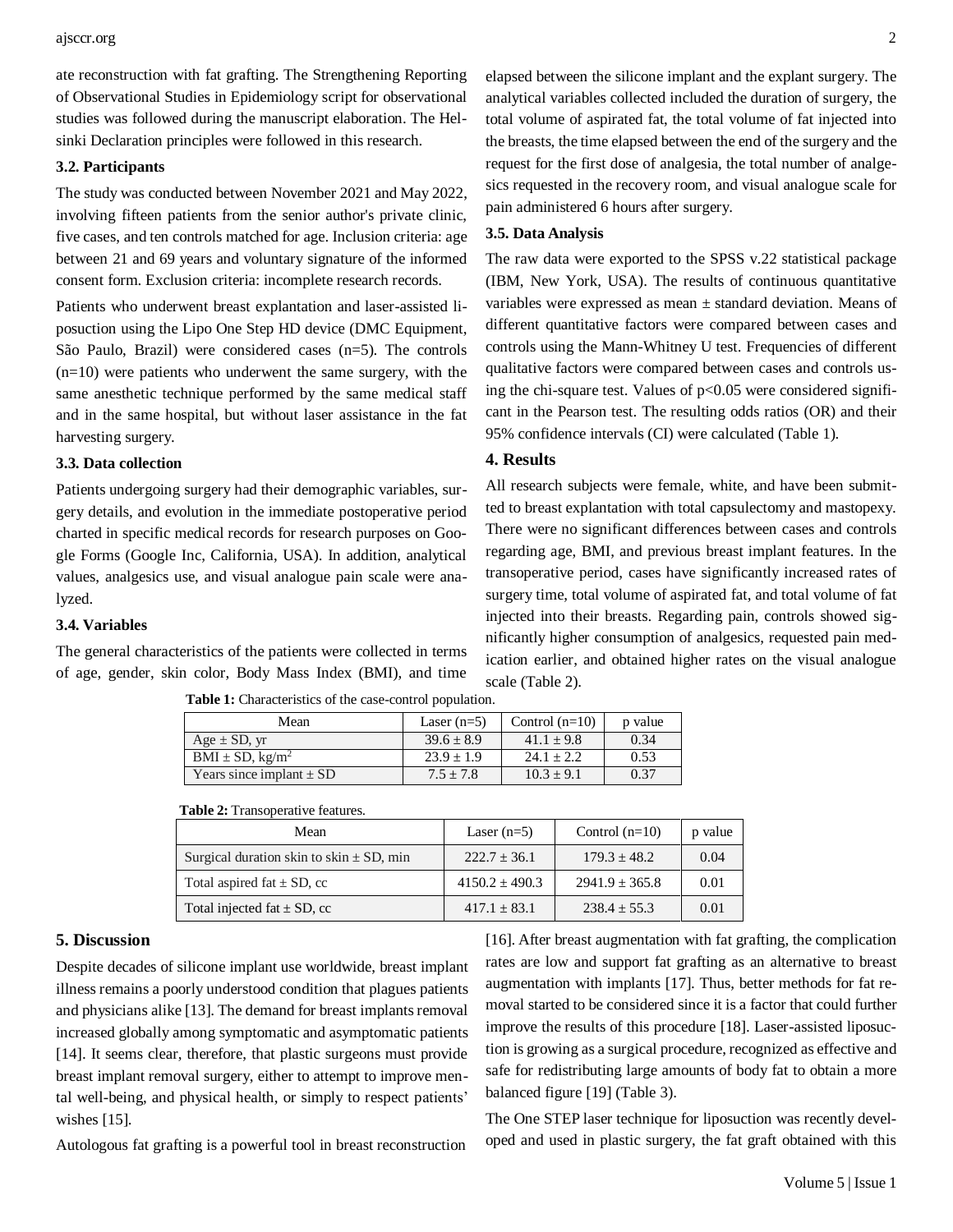### ajsccr.org 3

novel technique is homogenous, without lumps, and has high concentration of viable stimulated aspirate adipose-derived stem cells and a high number of viable adipocytes [20]. Therefore, there is a lack of studies regarding this subject, especially comparisons between the outcomes of laser-assisted liposuction and conventional liposuction [21].

The main disadvantages of conventional liposuction are blood loss, bruising, postoperative pain, and skin laxity [22-24]. Meanwhile, laser surgery generates thermal energy that melts connective tissue and can induce thrombosis of blood vessels, which would explain the better results regarding the patient recovery, the postoperative pain, and minor tissue trauma [25].

The present study results showed that patients who underwent laser surgery took more time to request analgesics when compared to the control group  $(258.8 \text{ min} \text{ vs. } 143.3 \text{ min}; \text{ p} < 0.01)$ . Besides, they needed a smaller number of analgesic doses (1.3 vs. 2.8; p<0.01) and had better results in pain self-assessment (visual analogue scale 3.8 cm vs. 6.1 cm; p<0.01). These tests highlighted that laser-assisted liposuction reduces immediate post-operative pain.

Plastic surgery pain is an important patient concern. Many efforts must be directed to give a pain-free experience following liposuction [26]. Researchers have always seen laser-assisted liposuction as an effective tool for pain reduction [27-32]. In our research, there was a significant positive correlation between the use of One STEP Lipo and pain reduction following liposuction, and this finding is according to the current medical knowledge [28, 30, 32].

The present study corroborates data that have been presented in the medical literature.

Arturo Prado et al. analyzed the use of the two techniques in com-

**Table 3:** Recovery room aspects.

| Mean                                                         | Laser $(n=5)$    | Control $(n=10)$ | p value |
|--------------------------------------------------------------|------------------|------------------|---------|
| Time from surgery to first requested analgesic $\pm$ SD, min | $258.8 \pm 55.7$ | $143.3 + 50.1$   | 0.01    |
| Number of analgesic dosis $\pm$ SD                           | $1.3 + 0.4$      | $2.8 + 0.9$      | 0.01    |
| Visual analogue scale $\pm$ SD, cm                           | $3.8 + 1.9$      | $6.1 + 2.5$      | 0.01    |

### **6. Conclusion**

The evidence from this study points towards the idea that patients submitted to laser-assisted liposuction had lower pain scores and used lesser analgesics than patients who did not use intraoperative lasers. Additionally, patients submitted to an infrared diode laser for fat harvesting underwent higher averages of surgery time, a greater total volume of aspirated fat, and a most significant total volume of fat injected into the breasts.

## **References**

- 1. Mattiello CM, Junior RVB, Parente ELM. Estratégias Para Resultados Estéticos Satisfatório No Explante Mamário. Arq Catarin Med. 2022; 51(1): 342-351.
- 2. [Tanna N, Calobrace MB, Clemens MW, et al. Not All Breast Ex](https://pubmed.ncbi.nlm.nih.gov/33776030/)[plants Are Equal: Contemporary Strategies in Breast Explantation](https://pubmed.ncbi.nlm.nih.gov/33776030/) Surgery. Plast Reconstr Surg. 2021; 147(4): [808-818.](https://pubmed.ncbi.nlm.nih.gov/33776030/)
- 3. [Valente DS, Zanella RK, Mulazzani CM, Valente SS. Risk Factors](https://pubmed.ncbi.nlm.nih.gov/33649754/) [for Explantation of Breast Implants: A Cross-Sectional Study. Aes](https://pubmed.ncbi.nlm.nih.gov/33649754/)thet Surg J. [2021; 41\(8\): 923-928.](https://pubmed.ncbi.nlm.nih.gov/33649754/)
- 4. Valente DS, Itikawa AM, Catherino F, Votto-Junior RV, Groth A. Breast Silicone Explant: A multicenter longitudinal study. Rev Bras Cir Plast. 2022; 37(2): 150.

parable topographical areas of the same body [33]. The pain was lower on the laser side. In a prospective study, Olmedo et al. compared postoperative pain between traditional and laser liposuction in 7 different body regions. Laser liposuction resulted in pain reduction compared to the traditional technique in only one area; in the others, there was no significant difference in pain between the techniques [34].

It was also found that the laser group had a larger amount of aspired fat  $(4150.2 \text{ cc vs. } 2941.9 \text{ cc}; \text{p} < 0.01)$ , as well as a greater amount of injected fat (417.1 cc vs. 238.4 cc; p<0.01). These findings might suggest several courses of action to solve the lack of fat grafting in breast explantation reconstructive surgery.

Regarding surgical duration, the patients undergoing laser-assisted liposuction had a longer time  $(222.7 \pm 36.1 \text{ vs. } 179.3 \pm 48.2;$ p<0.04). This prolongation of anesthesia time is a problem compared to the conventional technique.

In the study of Brañas and Moraga, all patients who submitted to the laser technique returned to their daily activities within two days, while those who submitted to the traditional technique took seven days to return to activities.35 Among the patients submitted to laser, 85% had minimal ecchymosis that disappeared within ten days, and after four weeks, it was not observed in any patient. In all patients of the traditional liposuction group, the ecchymosis was more severe and lasting, with 80% having ecchymosis at 2 weeks and 26% of the group at 1-month follow-up. The present study did not study these variables, but the authors deferred these topics for future work.

The great limitation of the current study was that it did not specifically measure aesthetic outcomes. Further research should be focused on this feature.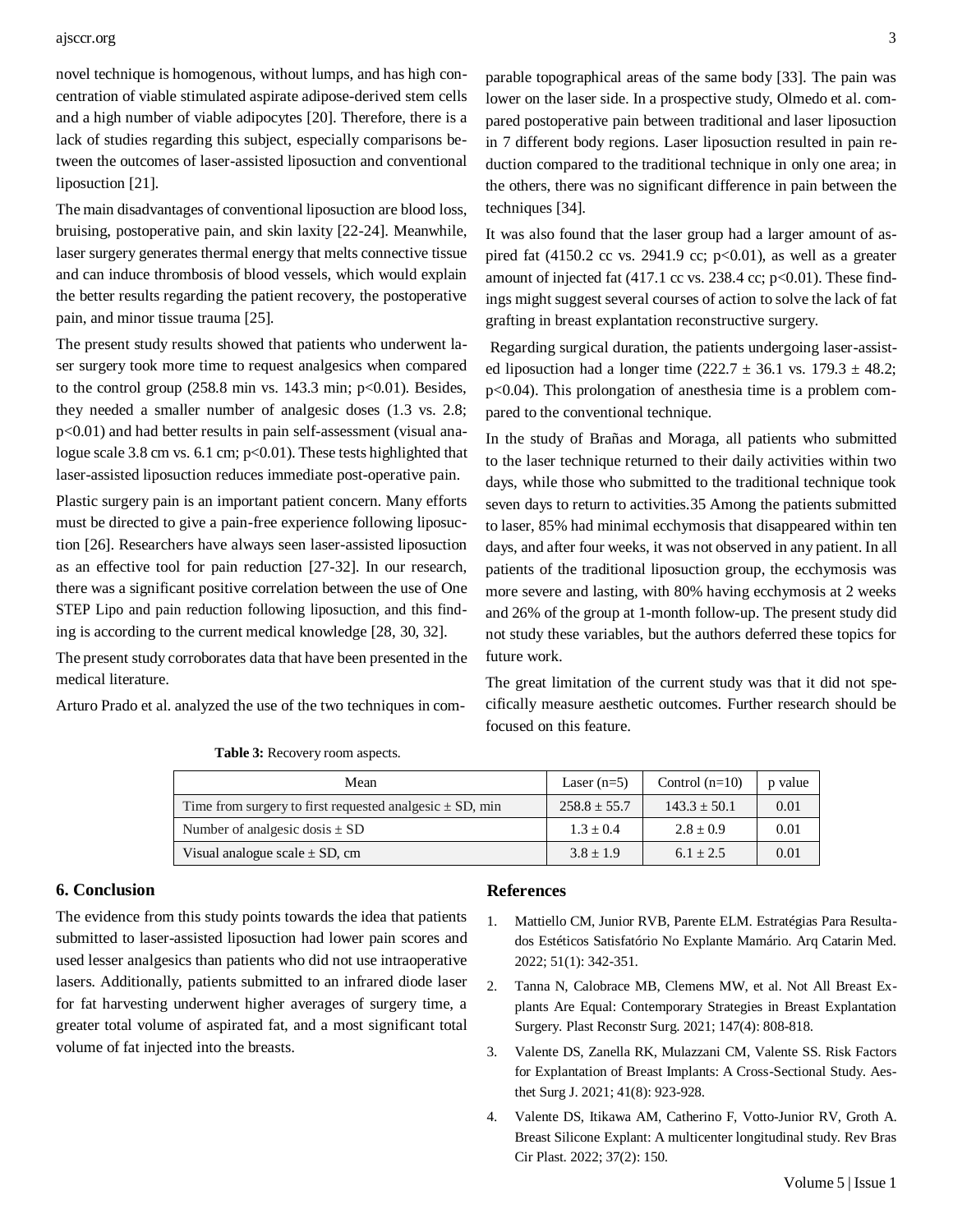ajsccr.org **4** 

- 5. [Avashia YJ, Rohrich RJ, Gabriel A, Savetsky IL. Surgical Manage](https://pubmed.ncbi.nlm.nih.gov/33136939/)[ment of the Explant Patient: An Update on Options for Breast Con](https://pubmed.ncbi.nlm.nih.gov/33136939/)touring and Volume [Restoration.](https://pubmed.ncbi.nlm.nih.gov/33136939/) Plast Reconstr Surg. 2020; 146(5): [978-985.](https://pubmed.ncbi.nlm.nih.gov/33136939/)
- 6. Valente DS, [Pannucci](https://pubmed.ncbi.nlm.nih.gov/34529591/) CJ, King TW, et al. Incision Location Predicts 30-Day Major Adverse Events after Cosmetic Breast [Augmentation:](https://pubmed.ncbi.nlm.nih.gov/34529591/) [An Analysis of the Tracking Outcomes and Operations for Plastic](https://pubmed.ncbi.nlm.nih.gov/34529591/) Surgeons Database. Plast Reconstr Surg. 2021; 148(5): [1014-1019.](https://pubmed.ncbi.nlm.nih.gov/34529591/)
- 7. [Chopan M, White JA, Sayadi LR, Buchanan PJ, Katz AJ. Autoge](https://pubmed.ncbi.nlm.nih.gov/31136476/)nous Fat Grafting to the Breast and Gluteal [Regions:](https://pubmed.ncbi.nlm.nih.gov/31136476/) Safety Pro[file Including Risks and Complications. Plast Reconstr Surg. 2019;](https://pubmed.ncbi.nlm.nih.gov/31136476/) [143\(6\): 1625-32.](https://pubmed.ncbi.nlm.nih.gov/31136476/)
- 8. [Mess SA. Lipoaugmentation following Implant Removal Preferred](https://pubmed.ncbi.nlm.nih.gov/30324064/) [by Plastic Surgeons and the General Public. Plast Reconstr Surg](https://pubmed.ncbi.nlm.nih.gov/30324064/) Glob Open. [2018; 6\(8\): e1882.](https://pubmed.ncbi.nlm.nih.gov/30324064/)
- 9. [Centurion P, Savitzky MJ. Separation, Aspiration, and Fat Equal](https://pubmed.ncbi.nlm.nih.gov/27879586/)ization: SAFE Liposuction Concepts for [Comprehensive](https://pubmed.ncbi.nlm.nih.gov/27879586/) Body Contouring. Plast Reconstr [Surg. 2017; 140\(1\):](https://pubmed.ncbi.nlm.nih.gov/27879586/) 234e - 235e.
- 10. Centurion P. Studies in Fat Grafting: Part V. [Cell-Assisted](https://pubmed.ncbi.nlm.nih.gov/25829158/) Lipotransfer to Enhance Fat Graft Retention Is Dose [Dependent.](https://pubmed.ncbi.nlm.nih.gov/25829158/) Plast Reconstr [Surg. 2015; 136\(6\): 849e -](https://pubmed.ncbi.nlm.nih.gov/25829158/) 850e.
- 11. [Tapia-Rojas S, Mayanga-Herrera A, Enciso-Gutiérrez J, Centurion](https://pubmed.ncbi.nlm.nih.gov/33295560/) [P, Amiel-Pérez J. \[Procedure for culture and identification of stem](https://pubmed.ncbi.nlm.nih.gov/33295560/) cells from human [lipoaspirate](https://pubmed.ncbi.nlm.nih.gov/33295560/) for research purposes]. Rev Peru Med Exp Salud Publica. [2020; 37\(3\):](https://pubmed.ncbi.nlm.nih.gov/33295560/) 547-553.
- 12. Centurion P, Noriega [A. Fat preserving by laser 1210-nm.](https://pubmed.ncbi.nlm.nih.gov/23368683/) J Cosmet Laser Ther. 2013; [15\(1\):](https://pubmed.ncbi.nlm.nih.gov/23368683/) 2-12.
- 13. [Rohrich RJ, Bellamy JL, Alleyne B. Assessing Long-Term Out](https://pubmed.ncbi.nlm.nih.gov/35103633/)[comes in Breast Implant Illness: The Missing Link? A Systematic](https://pubmed.ncbi.nlm.nih.gov/35103633/) Review. Plast Reconstr Surg. 2022; [149\(4\): 638e-645e.](https://pubmed.ncbi.nlm.nih.gov/35103633/)
- 14. [Scheflan M, Gronovich Y, Maisel Lotan A, Winder G. What 736](https://pubmed.ncbi.nlm.nih.gov/35349544/) [Plastic Surgeons Think about Explantation and Capsulectomy: A](https://pubmed.ncbi.nlm.nih.gov/35349544/) [Global Opinion Poll. Plast Reconstr Surg. 2022; 149\(6\): 1071e -](https://pubmed.ncbi.nlm.nih.gov/35349544/) [1079e.](https://pubmed.ncbi.nlm.nih.gov/35349544/)
- 15. [Manahan MA. Adjunctive Procedures and Informed Consent with](https://pubmed.ncbi.nlm.nih.gov/33890881/) [Breast Implant Explantation. Plast Reconstr Surg. 2021; 147\(5S\):](https://pubmed.ncbi.nlm.nih.gov/33890881/) [51S -](https://pubmed.ncbi.nlm.nih.gov/33890881/) 57S.
- 16. [Hamidian Jahromi A. Determining the Oncologic Safety of Autol](https://pubmed.ncbi.nlm.nih.gov/28841600/)[ogous Fat Grafting as a Reconstructive Modality: An Institutional](https://pubmed.ncbi.nlm.nih.gov/28841600/) [Review of Breast Cancer Recurrence Rates and Surgical Outcomes.](https://pubmed.ncbi.nlm.nih.gov/28841600/) Plast [Reconstr Surg. 2018; 142\(4\):](https://pubmed.ncbi.nlm.nih.gov/28841600/) 579e - 580e.
- 17. Kalaaji A, Jönsson V. New Trends in [Breast Augmentation](https://link.springer.com/content/pdf/10.1007/978-3-030-77455-4_64.pdf) with [Fat Grafting: Implant Conversion with Fat and Hybrid Implant-Fat](https://link.springer.com/content/pdf/10.1007/978-3-030-77455-4_64.pdf) [Breast Augmentation/Revision. Plastic and Aesthetic Regenerative](https://link.springer.com/content/pdf/10.1007/978-3-030-77455-4_64.pdf) Surgery and Fat Grafting. [2022; 957-971.](https://link.springer.com/content/pdf/10.1007/978-3-030-77455-4_64.pdf)
- 18. [Vecchio D del, del Vecchio D, Bravo MG, Mandlik V, Aslani A.](https://pubmed.ncbi.nlm.nih.gov/35311795/) Body Feminization Combining [Large-Volume](https://pubmed.ncbi.nlm.nih.gov/35311795/) Fat Grafting and [Gluteal Implants. Plastic & Reconstructive Surgery. 2022; 149\(5\):](https://pubmed.ncbi.nlm.nih.gov/35311795/) [1197-1203.](https://pubmed.ncbi.nlm.nih.gov/35311795/)

[Chia CT, Albert MG, Del Vecchio S, Theodorou SJ. 1000 Consec](https://pubmed.ncbi.nlm.nih.gov/28916849/)[utive Cases of Laser-Assisted Liposuction Utilizing the 1440 nm](https://pubmed.ncbi.nlm.nih.gov/28916849/) [Wavelength](https://pubmed.ncbi.nlm.nih.gov/28916849/) Nd:YAG Laser: Assessing the Safety and Efficacy. Aesthetic Plast [Surg. 2018; 42\(1\): 9-12.](https://pubmed.ncbi.nlm.nih.gov/28916849/)

- 20. Centurión P, Gamarra R, Caballero G, [Kaufmann](https://link.springer.com/article/10.1007/s00238-020-01643-x) P, Delgado P. Optimizing harvesting for facial lipografting with a new [photochemical](https://link.springer.com/article/10.1007/s00238-020-01643-x) [stimulation concept: One STEP techniqueTM. European Journal of](https://link.springer.com/article/10.1007/s00238-020-01643-x) Plastic Surgery. 2020; [43\(6\): 733-742.](https://link.springer.com/article/10.1007/s00238-020-01643-x)
- 21. [Pereira-Netto D, Montano-Pedroso JC, Aidar ALES, Marson WL,](https://pubmed.ncbi.nlm.nih.gov/29362943/) [Ferreira LM. Laser-Assisted Liposuction \(LAL\) Versus Traditional](https://pubmed.ncbi.nlm.nih.gov/29362943/) [Liposuction: Systematic Review. Aesthetic Plast Surg. 2018; 42\(2\):](https://pubmed.ncbi.nlm.nih.gov/29362943/) [376-383.](https://pubmed.ncbi.nlm.nih.gov/29362943/)
- 22. [Berger O, Cherniavsky E, Talisman R. Severe Postoperative Bleed](https://pubmed.ncbi.nlm.nih.gov/35121723/)[ing Following Minor-to-Moderate Abdominal and Flank Liposuc](https://pubmed.ncbi.nlm.nih.gov/35121723/)tion [Performed](https://pubmed.ncbi.nlm.nih.gov/35121723/) at a Day Surgery Center: A Case Report. Am J Case [Rep. 2022; 23: e934049.](https://pubmed.ncbi.nlm.nih.gov/35121723/)
- 23. [Wang Y, Xu W, Xia W, et al. Comparison of the Sedative and An](https://pubmed.ncbi.nlm.nih.gov/34499193/)[algesic Effects of Dexmedetomidine-Remifentanil and Dexmede](https://pubmed.ncbi.nlm.nih.gov/34499193/)[tomidine-Sufentanil for Liposuction: A Prospective Single-Blind](https://pubmed.ncbi.nlm.nih.gov/34499193/) [Randomized Controlled Study. Aesthetic Plast Surg. 2022; 46\(1\):](https://pubmed.ncbi.nlm.nih.gov/34499193/) [524-534.](https://pubmed.ncbi.nlm.nih.gov/34499193/)
- 24. [Seify H. Awake Plastic Surgery Procedures: The Use of a Sufentan](https://pubmed.ncbi.nlm.nih.gov/35350112/)[il Sublingual Tablet to Improve Patient Experience. Aesthet Surg J](https://pubmed.ncbi.nlm.nih.gov/35350112/) Open Forum. [2022; 4: ojab056.](https://pubmed.ncbi.nlm.nih.gov/35350112/)
- 25. Blum CA, Sasser CGS, Kaplan JL. [Complications](https://pubmed.ncbi.nlm.nih.gov/23860813/) from laser-assist[ed liposuction performed by noncore practitioners. Aesthetic Plast](https://pubmed.ncbi.nlm.nih.gov/23860813/) Surg. [2013; 37\(5\): 869-875.](https://pubmed.ncbi.nlm.nih.gov/23860813/)
- 26. [Schoenbrunner](https://pubmed.ncbi.nlm.nih.gov/32115046/) AR, Janis JE. Pain Management in Plastic Surgery. Clinics in Plastic Surgery. 2020; 47(2): [191-201.](https://pubmed.ncbi.nlm.nih.gov/32115046/)
- 27. Leclère FM, Alcolea JM, Vogt PM, et al. [Laser-assisted](https://pubmed.ncbi.nlm.nih.gov/27054137/) lipolysis for arm contouring in Teimourian grades III and IV: A prospective study involving 22 [patients. Plast](https://pubmed.ncbi.nlm.nih.gov/27054137/) Surg (Oakv). 2016; 24(1): 35-40.
- 28. Wong L, Vasconez HC. Patient [satisfaction](https://pubmed.ncbi.nlm.nih.gov/21451378/) after Nd:YAG laser-assisted lipolysis. [Ann Plast Surg. 2011; 66\(5\): 561-563.](https://pubmed.ncbi.nlm.nih.gov/21451378/)
- 29. [Mandour S, El-Tatawy RA, Alborgy AF, Elghamry S. Efficacy and](https://pubmed.ncbi.nlm.nih.gov/33141354/) [safety of 1440-nm Nd:YAG laser on lower face and neck rejuvena](https://pubmed.ncbi.nlm.nih.gov/33141354/)tion. Lasers Med Sci. [2021; 36\(6\): 1267-1274.](https://pubmed.ncbi.nlm.nih.gov/33141354/)
- 30. Yoo KH, Bae JM, Won CY, et al. [Laser-Assisted](https://pubmed.ncbi.nlm.nih.gov/26183712/) Liposuction Using [the Novel 1,444-nm Nd:YAG Laser for the Treatment of Gyneco](https://pubmed.ncbi.nlm.nih.gov/26183712/)mastia: A Pilot Study. [Dermatology.](https://pubmed.ncbi.nlm.nih.gov/26183712/) 2015; 231(3): 224-230.
- 31. [Regula CG, Lawrence N. Update on Liposuction: Laser-Assisted](https://journals.scholarsportal.info/details/21624933/v03i0002/127_uolllvtl.xml%26sub%3Dall) [Liposuction Versus Tumescent Liposuction. Current Dermatology](https://journals.scholarsportal.info/details/21624933/v03i0002/127_uolllvtl.xml%26sub%3Dall) [Reports. 2014; 3\(2\): 127-134.](https://journals.scholarsportal.info/details/21624933/v03i0002/127_uolllvtl.xml%26sub%3Dall)
- 32. [Fayek M, Rizk IN, Hashem AM, El Sharkawy OA. Outcomes of](https://pubmed.ncbi.nlm.nih.gov/35259140/) [Combined Liposuction/Laser Skin Tightening versus Open Suc](https://pubmed.ncbi.nlm.nih.gov/35259140/)[tion-Assisted Brachioplasty in Moderate Arm Ptosis. Plast Reconstr](https://pubmed.ncbi.nlm.nih.gov/35259140/) Surg. [2022; 149\(5\): 881e -](https://pubmed.ncbi.nlm.nih.gov/35259140/) 892e.
- 33. Prado A, Andrades [P, Danilla S, Leniz P, Castillo](https://pubmed.ncbi.nlm.nih.gov/16980867/) P, Gaete F. A prospective, randomized, [double-blind,](https://pubmed.ncbi.nlm.nih.gov/16980867/) controlled clinical trial compar[ing laser-assisted lipoplasty with suction-assisted lipoplasty. Plast](https://pubmed.ncbi.nlm.nih.gov/16980867/) Reconstr [Surg. 2006; 118\(4\):](https://pubmed.ncbi.nlm.nih.gov/16980867/) 1032-1045.